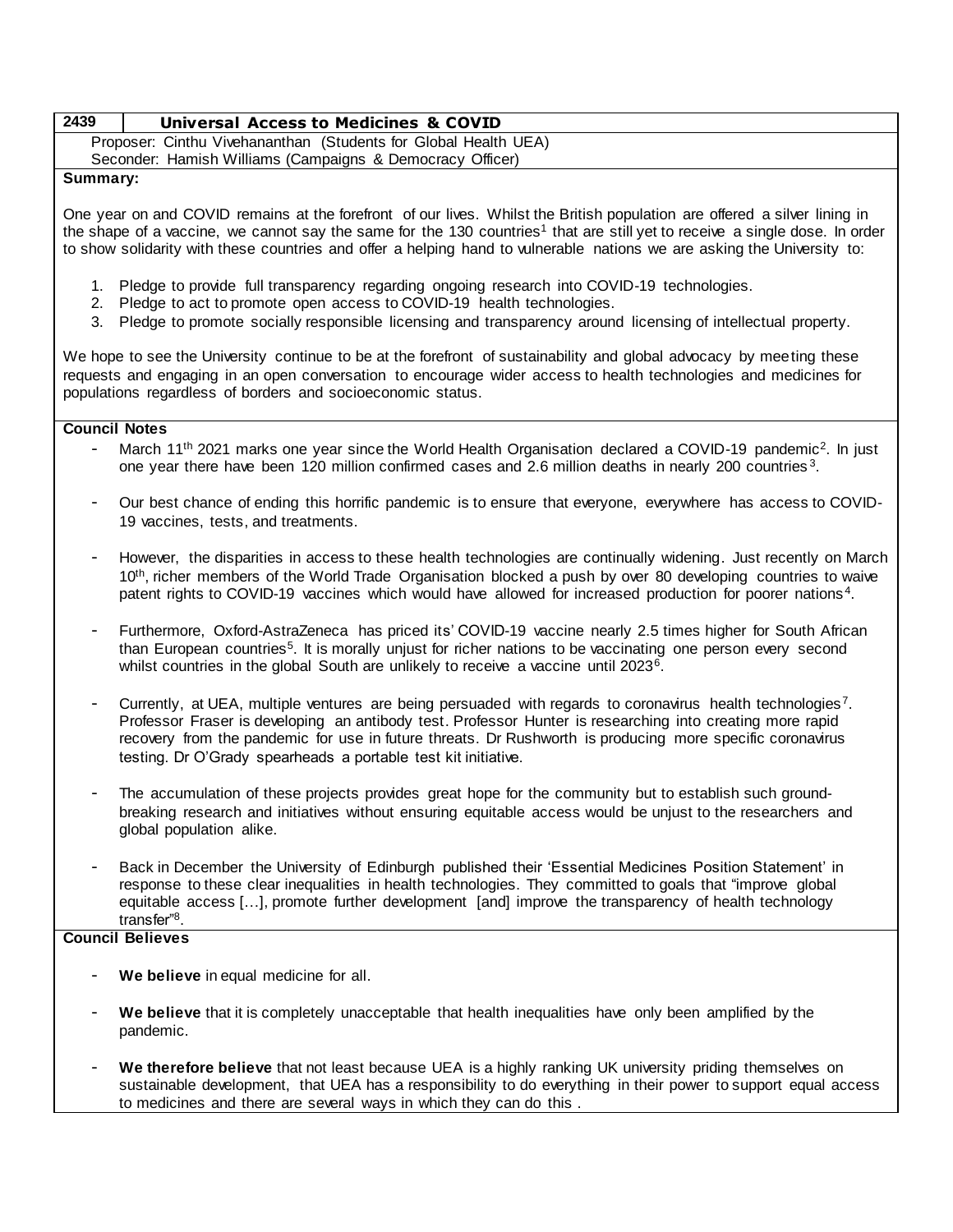- **We believe** they should provide full transparency regarding ongoing COVID-19 research at the university.
- We believe they should publicly to promote open access to COVID-19 heath technologies.
- **We believe** they should promote socially responsible licensing and transparency around licensing of intellectual property.

### **Council Resolves**

**1) To work with UEA to pledge publicly to provide full transparency regarding ongoing research into COVID-19.**

To meet this request, we ask UEA to make public:

- **a)** Information regarding funding for all COVID-19 technologies developed by UEA. Including any access and affordability conditions attached to that funding.
- **b)** The results, including negative results, of any ongoing research at UEA related to COVID-19 as soon as they are available to encourage greater and more rapid research collaboration.
- **2) UEA to pledge publicly to act to promote open access to COVID-19 health technologies.** To meet this request, we ask that UEA:
	- **a)** grants non-exclusive, royalty-free licenses for all COVID-19-relevant intellectual property.
	- **b)** Makes a statement to that effect on the UEA website followed with an official press release.
	- **c)** Joins other institutions and organisations across the world in adopting the [Open COVID](https://opencovidpledge.org/)  [Pledge](https://opencovidpledge.org/) [\(https://opencovidpledge.org\)](https://opencovidpledge.org/).

## **3) UEA to pledge publicly to promote socially responsible licensing and transparency around licensing of intellectual property.**

To meet this request, we ask that UEA make public:

- **a)** To which organisations UEA licenses COVID-19 related IP to.
- **b)** The mechanisms attached to the licensing agreement which encourage transparency and affordable access.
- 1. [https://www.theguardian.com/world/2021/feb/18/wildly-unfair-un-says-130](https://www.theguardian.com/world/2021/feb/18/wildly-unfair-un-says-130-countries-have-not-received-a-single-covid-vaccine-dose) [countries-have-not-received-a-single-covid-vaccine-dose](https://www.theguardian.com/world/2021/feb/18/wildly-unfair-un-says-130-countries-have-not-received-a-single-covid-vaccine-dose)
- 2. <https://time.com/5791661/who-coronavirus-pandemic-declaration/>
- 3. [https://www.bbc .co.uk/news/world-51235105](https://www.bbc.co.uk/news/world-51235105)